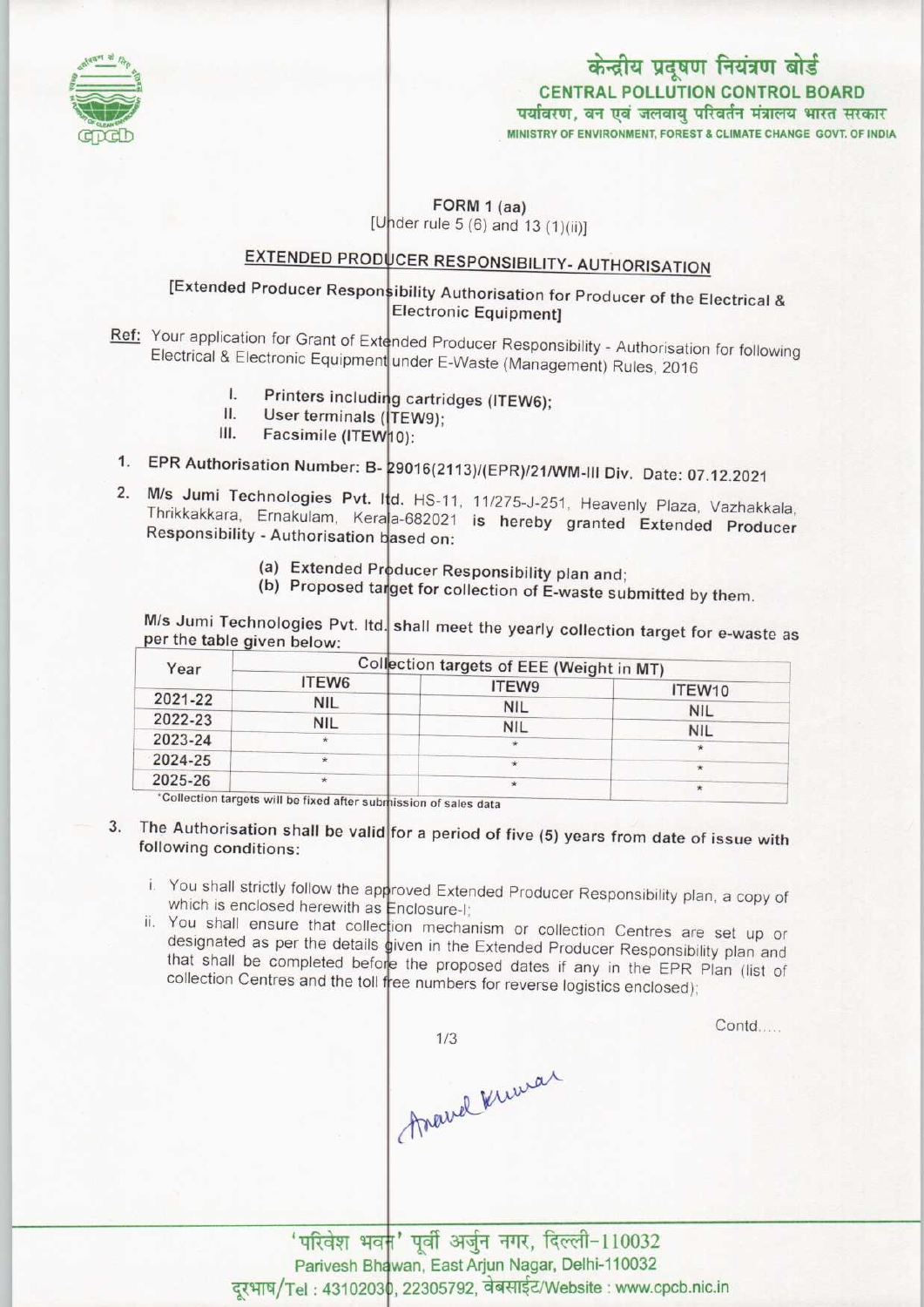

From pre page...

- iii. You shall ensure that all the collected e-waste is channelized to your dismantler M/s E-Waste Recyclers India, Shed No. 15, Roz ka Meo Industrial Area, Nuh, Haryana and records shall be maintained at dismantler/ recycler and your end
- iv. You shall maintain records, in Form-2 of these Rules, of e-waste and make such records available for scrutiny by Central Pollution Control Board
- v. You shall file annual returns in Form-3 to the Central Pollution Control Board on or before 30th day of June following the financial year to which that returns relates.

## vi. General Terms & Conditions of the Authorisation:

- is the authorisations of the Authorisation.<br>
a. The authorisation shall comply with provisions of the Environment (Protection) Act 1986 and the E-waste (Management) Rules, 2016 made there under
- 1986 and the E-waste (Management) Rules, 2016 made there under;<br>b. The authorisation or its renewal shall be produced for inspection at the request of an officer authorised by the Central Pollution Control Board; an officer authorised by the Central Pollution Control Board;<br>
c. Any change in the approved Extended Producer Responsibility plan should be
- informed to Central Pollution Control Board within 15 days on which decision shall be communicated by Central Pollution Control Board within sixty days be communicated by Central Pollution Control Board within sixty days;<br>d. It is the duty of the authorised person to take prior permission of the Centra
- Pollution Control Board to close down any collection centre/points or any other facility which are part of the EPR plan;
- facility which are part of the EPR plan;<br>e. An application for the rerewal of authorisation shall be made as laid down in subrule (vi) of rule of 13(1) the E- Waste (Management) Rules, 2016 to cancel/amend/revoke the authorisation at any time as<br>f. The Board reserves right to cancel/amend/revoke the authorisation at any time as
- per the policy of the Board or Government.

#### vii. Additional Conditions: -

- a) That the applicant will submit annual sales data along with annual returns;
- b) That the applicant has to ensure that the addresses of collection points provided by them in their EPR Plan are correct and traceable and the collection points/centres are functional;
- c) That the applicant will supmit revised application for grant of EPR Authorisation in case of applicant adding/changing PRO or changing its EPR Plan
- d) That the applicant has to ensure that the e-waste collected at collection centres/points or through Buy-back and DRS mentioned in the application should reach to its authorized dismantler/recycler;

 $2/3$ 

Contd.

march knewar